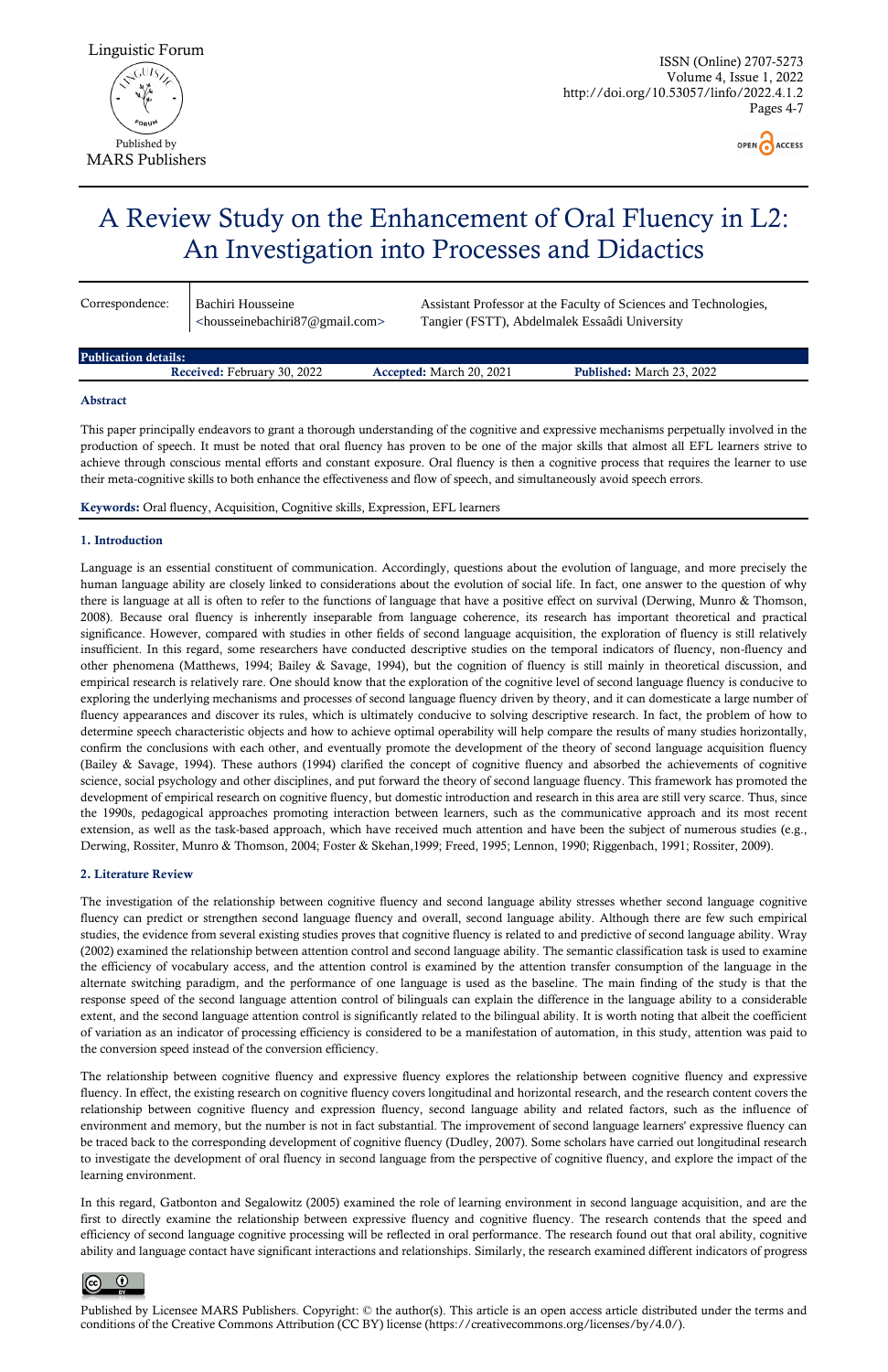in oral performance, especially the progress in oral fluency, including time and hesitation, and explores the relationship between these progress and specific cognitive indicators of the second language. The cognitive indicators measured in this study are the speed and efficiency of vocabulary access and attention control, respectively taking response time and its coefficient of variation as indicators. The study found that cognitive ability is significantly related to oral fluency. The speed and efficiency of vocabulary access are positively correlated with the average speech flow length (excluding filler words), and the efficiency of attention control is negatively correlated with speech speed.

Likewise, Koponen and Riggenbach (2000) studied the impact of the learning environment on fluency development. She tracked and investigated the differences in oral fluency and second language specific cognitive development of the two groups of Spanish learners whose mother tongue is English. The cognitive tasks used in the experiment include attention control tasks, semantic classification tasks, and picture naming tasks. The study revealed that overseas learners have made greater progress in fluency than domestic learners. In terms of cognition, the vocabulary of overseas learners is faster in the second language, while the vocabulary of the mother tongue is slower. However, there is no significant diachronic difference in second language semantic extraction among domestic learners.

Thomson (2008) emphasized the aspects of second language fluency that can predict second language cognitive fluency, and explored the extent to which L2 language knowledge and processing skills strengthen second language cognitive fluency that can explain expression fluency. The study uses three knowledge tests to measure the participants' knowledge of vocabulary, grammar and pronunciation. Cognitive processing tasks include image processing tasks for measuring the speed of vocabulary extraction, sentence grouping tasks for measuring the extraction of morphological and syntactic knowledge, and delayed picture naming tasks for measuring the pronunciation speed of speech plans. Research results show that language skills have the strongest correlation with average syllable duration, which can explain 50% of individual differences, while average pause duration has little correlation with language knowledge and processing skills. In general, all indicators of expressive fluency are related to one or more indicators of latent cognitive fluency (linguistic knowledge and processing skills).

From the perspective of psycholinguistics, fluency is related to the ease of language expression. Ejzenberg (2000) believes that the characteristic of fluent speech is that the mental language process of speech planning and output operates easily and effectively. Koponen & Riggenbach (2000) also believe that producing fluent speech is an automatic programming skill that does not require much attention or processing effort. Samuda and Bygate (2008) confirms that fluency should be divided into three aspects: perceptual fluency, discourse fluency, and cognitive fluency, corresponding to the subjective judgment, objective measurement, and the operation of the internal mechanism of speech output respectively. The three levels of fluency are closely related. Discourse fluency is the basis of judgment for perceptual fluency, and it is also the external manifestation of cognitive fluency. Therefore, in the final analysis, the discussion of fluency should be based on the performance characteristics of the discourse itself.



Figure 1: Domain of perceived Fluency (Segalowitz, 2005)

## 2.1 Fluency between Subjectivity and Objectivity

Lennon defined oral fluency as "the rapid, smooth, accurate, lucid, and efficient translation of thought or communicative intention into language under the temporal constraints of on-line processing" (1990, p. 28). There are subjective and objective ways to measure fluency in interpreting. Subjective measurement means that the listener makes a judgment on the fluency of interpretation based on subjective impressions, which is generally reflected in the form of scoring. Objective measurement refers to the quantitative statistics of a series of indicators. Meara (2006) proposed that discourse fluency can be measured in three dimensions: speed, interruption and correction. This distinction points the way for the measurement of fluency. Speed fluency refers to the speed of expression, generally measured by speaking rate and articulation rate. Breakdown fluency refers to the frequency, length, and distribution of vocal and silent pauses in discourse; repair fluency focuses on the frequency and distribution of modification and repetition of discourse. This study will use subjective and objective methods to determine the fluency of interpreters.

When measuring fluency, researchers have been controversial about the definition of the stopping points. Some researchers follow the tradition of one-language research when studying second language fluency. Meara (2006) is one of the leading figures in the study of onelanguage pauses. In her research, pauses of more than 0.25 seconds are regarded as silent pauses. Her explanation is that 0.25 seconds is enough to distinguish the pause caused by hesitation from the pause caused by pronunciation. Dudley (2007) also used 0.25 seconds as a pause boundary when studying the fluency of simultaneous interpretation. One of the strictest demarcation points is the 0.1 second used by Schmidt (2001). Another common pause cutoff point is 0.3 seconds, which was first proposed by Nattinger and De Carrico (1992). The most detailed definition is Matthews (1994). He divided the pauses into three types: micro-pauses below 0.2 seconds, hesitation pauses 0.3- 0.4 seconds, and no-fill pauses 0.5-3 seconds, and further divided micro-pauses and hesitations. Pauses are divided into two categories. In some studies, the limitation of measurement technology has also become the reason for setting the cut-off point. For example, Wray (2002) takes 0.28 seconds. In addition, the accuracy of the pause is also different.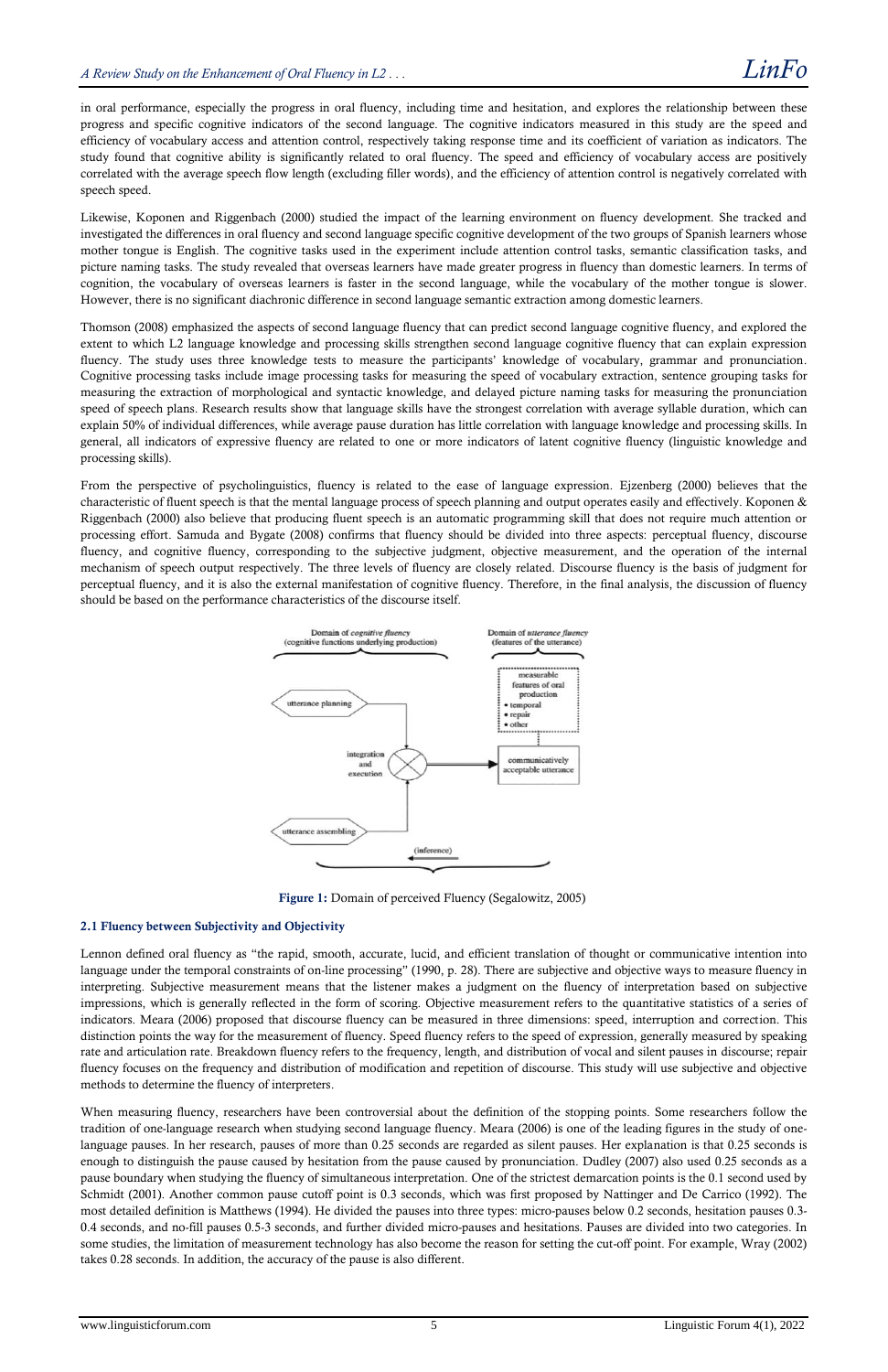# 2.2 The Didactics of Oral Fluency

Oral fluency has long been less in the teaching of foreign languages, especially FFL. Traditional methods dealt exclusively with the text and the written language. They only used orality during the reading aloud sequences and some grammatical exercises, as Wray (2002, p. 177) notes, when he says that "the history of didactics shows contempt for the grammar-translation method towards oral instruction, always placed on the side of the spontaneous, the playful, the unbridled expression, source of heckling". Orality would therefore be seen as a source of heckling, that is to say a source of disorder compared to the written word which is considered to be normative where an order is inscribed. Gatbonton and Segalowitz (2005) raise another aspect of the question when he speaks of the problem encountered by oral didactics. A concern which, according to him, arises for the educational institution as a whole and which concerns "the articulation between school knowledge and social knowledge" (p. 23). That is to say that the question of oral communication in the school setting needs to be worked on in conjunction with communication in society. Moreover, could it be otherwise, knowing that we learn the language in order to communicate in society, and that learners obviously introduce the social practice of the language in the school setting.

## 2.3 Oral Fluency Purposes

#### 2.3.1 Communication Purpose

The English language must be regarded as a communication tool for students and the teacher must strengthen their learning of this language in order to be able to communicate effectively and proficiently. Learning the English language should therefore be viewed as a subject used for communication, and not as a merely additional academic mastery. Communication is the essential purpose of learning a foreign language, and any act of communication presupposes the existence of a sender and a receiver. Understanding an oral message is hence essential for learning oral production because one has to understand the message in order to be able to react.

#### 2.3.2 Linguistic Purpose

What matters when it comes to working on the oral comprehension skill is first of all to identify the message and to be able to both understand and interpret it. When listening to this oral message, what is essential is that the learner accesses the message that is being transmitted, and not that he perceives the grammatical structures that help to convey it. Thus, the linguistic purpose must be at the service of language communication, and not the other way around. However, any oral message is constructed with linguistic constituents; hence the facts of the language are found in each oral document. That is why, when the teacher intends to introduce a particular linguistic element, he sometimes has to plan a specific activity to train learners to locate in the oral message those language points that he wishes to study.

# 2.3.3 Cultural Purpose

In every society, language is the most enduring and dynamic feature of civilization. This reality justifies the presence of a cultural purpose inseparable from the linguistic one in the teaching of a foreign language, such as English. In the course of the language, the cultural purposes and the linguistic ones come into synergy since, in fact, the competences and linguistic and cultural knowledge are not dissociated in the foreign language: They combine in an approach which aims at improving the enrichment and the diversification of their competences. The cultural specificity resides in the language itself. This is to say that importance must be given to the lexicon and linguistic peculiarities of the language which can explain cultural facts. And conversely, cultural exposition can strengthen the acquisition of the linguistic skills required to understand a specific language. Audio and video documents are particularly suitable to introduce a cultural objective.

#### 2.3.3.1 The Structure of the CEFR Descriptive Scheme



From the ECEP project publication. Available at [http://ecep.ecml.at/Portals/26/training kit/files/2011\\_08\\_29\\_ECEP\\_EN.pdf](http://ecep.ecml.at/Portals/26/training%20kit/files/2011_08_29_ECEP_EN.pdf)

# 2.4 Problems of Oral Fluency

Compared to writing, the first peculiarity of oral fluency is its ephemeral nature. When we are in front of a written text, we always have the possibility of proofreading or modifying. Concerning orality, when we are in a situation of communication of everyday life, we can ask the interlocutor to repeat, however it is impossible to do this all the time. On the other hand, if it is a question of understanding information broadcast on the radio or television, it is impossible to resort to repetition. To speak of an oral system, it is necessary to take into account several factors arising both from the speech emitted and from the communication situation in which it is emitted.

Listening has specific obstacles: intonation, accent, flow, rhythm, and so forth. This is what linguists call the feeling of insecurity in the practice of a language. This feeling can hinder the learning of a foreign language. Working on orality also involves working on this aspect of the problem. The teacher of a foreign language is supposed to develop in the learners an active listening which is, according to Bailey